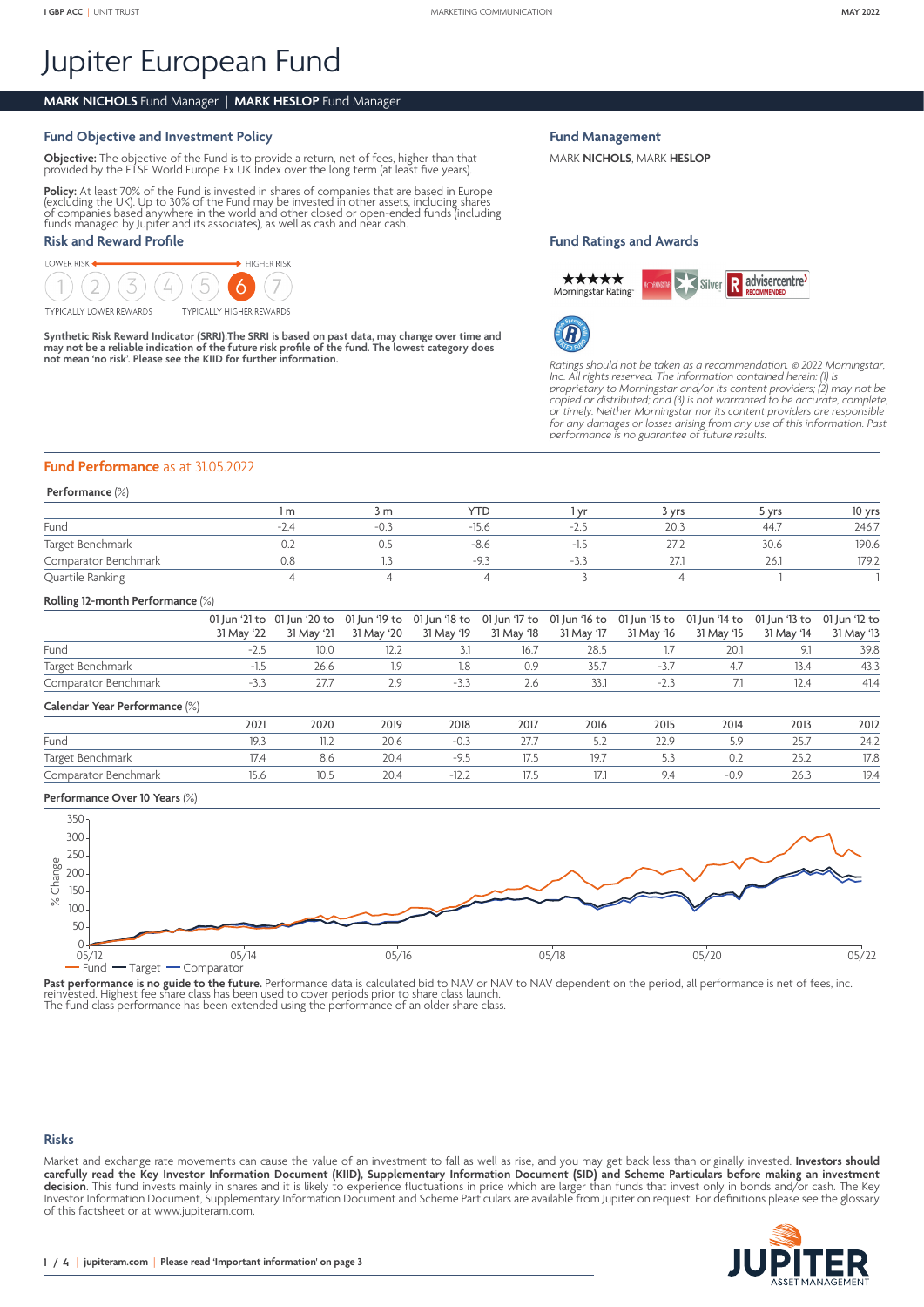#### **Fund Holdings** as at 31.05.2022

#### **Top Ten Holdings** (% of net assets)

| <b>RELX</b>       | 7.5  |
|-------------------|------|
| Novo Nordisk      | 6.8  |
| Dassault Systemes | 5.6  |
| Edenred           | 5.2  |
| Amadeus           | 5.1  |
| Pernod-Ricard     | 4.9  |
| Adidas            | 4.0  |
| <b>ASML</b>       | 3.9  |
| Wolters Kluwer    | 3.7  |
| LVMH              | 3.5  |
| Total             | 50.1 |
|                   |      |

| Market Cap $(\%)$          |      |
|----------------------------|------|
| Large $(>\frac{530bn}{n})$ | 51 Q |
| Mid (\$5bn-\$30bn)         | 46.6 |
| Small (<\$5bn)             | 07   |
| Total                      | 98.2 |
|                            |      |

#### **Industry Allocation** (%)

| Total <sup>1</sup>            | 100.0 |  |  |
|-------------------------------|-------|--|--|
| Cash                          | 1.8   |  |  |
|                               | 98.2  |  |  |
| <b>Basic Materials</b>        | 5.7   |  |  |
| Consumer Staples              | 6.8   |  |  |
| Financials                    | 9.6   |  |  |
| Health Care                   | 15.6  |  |  |
| Technology                    | 16.2  |  |  |
| <b>Consumer Discretionary</b> | 21.4  |  |  |
| Industrials                   | 23.0  |  |  |

*1 The figures may not equal 100% due to rounding.*

#### **Country Allocation** (%)

| Total <sup>1</sup> | 100.0 |
|--------------------|-------|
| Cash               | 1.8   |
| Other              | 2.1   |
|                    | 96.2  |
| Ireland            | 2.4   |
| Sweden             | 4.5   |
| Germany            | 4.9   |
| Italy              | 5.1   |
| United Kingdom     | 5.6   |
| Spain              | 7.0   |
| Denmark            | 9.4   |
| Switzerland        | 10.2  |
| Netherlands        | 21.5  |
| France             | 25.6  |

*1 The figures may not equal 100% due to rounding.*

#### **Charges and Codes**

| <b>Share Class</b> | <b>Income Distribution</b><br>Policy | <b>ISIN</b>  | Bloomberg         | <b>Initial Charge</b><br>(max.) | Ongoing<br>Charges Figure | Annual<br>Management<br>Charge (max.) | Minimum Initial<br>Investment | Minimum Top<br>Up Investment |
|--------------------|--------------------------------------|--------------|-------------------|---------------------------------|---------------------------|---------------------------------------|-------------------------------|------------------------------|
| <b>GBP ACC</b>     | Accumulation                         | GB00B5STJW84 | <b>JUPEUIA LN</b> | 0.00%                           | 0.99%                     | 0.75%                                 | GBP 1,000,000                 | GBP 50,000                   |
| L GBP INC          | Annual paid out                      | GB0006664683 | <b>JUPEURI LN</b> | 0.00%                           | 1.74%                     | 1.50%                                 | <b>GBP 500</b>                | <b>GBP 250</b>               |
| <b>GBP INC</b>     | Annual paid out                      | GB00B4NVSH01 | <b>JUPEUII LN</b> | 0.00%                           | 0.99%                     | 0.75%                                 | GBP 1,000,000                 | GBP 50,000                   |
| L GBP ACC          | Accumulation                         | GB00BF154M89 | <b>IUPEUACLN</b>  | 0.00%                           | 1.74%                     | 1.50%                                 | <b>GBP 500</b>                | <b>GBP 250</b>               |
| <b>GBP ACC</b>     | Accumulation                         | GB00BJJQ4M13 | <b>JUJEJGA</b>    | 0.00%                           | 1.44%                     | 1.10%                                 | <b>GBP 500</b>                | <b>GBP 250</b>               |
| <b>GBP INC</b>     | Annual paid out                      | GB00BJJQ4N20 | <b>JUEJEJG</b>    | $0.00\%$                        | l.44%                     | 1.10%                                 | <b>GBP 500</b>                | <b>GBP 250</b>               |
| Z GBP INC          | Annual paid out                      | GB00BOXWPY34 | <b>JUPEUZI LN</b> | $0.00\%$                        | 0.89%                     | 0.65%                                 | GBP 125.000.000               | GBP 250,000                  |
| Z GBP ACC          | Accumulation                         | GB00BOXWPZ41 | <b>JUPEUZA LN</b> | $0.00\%$                        | 0.89%                     | 0.65%                                 | GBP 125,000,000               | GBP 250,000                  |

*The Ongoing Charges Figure includes the Annual Management Charge and aggregate operating expenses chargeable to the fund. Where the fund invests in other funds, it includes the impact of the charges made in those other funds. Jupiter does not engage in stock lending. For details of all units and fees and charges, please refer to the Scheme Particulars and Annual Report for each financial year.*

#### **Fund Information** as at 31.05.2022

## **Product Information**

| Launch Date Fund:        | 03.08.1987              |
|--------------------------|-------------------------|
| Launch Date Share Class: | 19092011                |
| Morningstar Category:    | Europe ex-UK Equity     |
| Target Benchmark:        | FTSE World Europe ex UK |
| Comparator Benchmark:    | IA Europe Excluding UK  |

# **Price Information** Valuation Day: Every Business Day in the United Kingdom Base Currency Fund: GBP Currency Share Class: GBP Available on: www.jupiteram.com **Fund Size** Fund Value: GBP 3,682m<br>Holdings: 36 Holdings:

**Benchmark Information:** Target benchmark - FTSE World Europe ex-UK Index. The FTSE World Europe ex-UK Index is an industry standard index and is one of the leading representations of Europe CNL Stock markets. It is easily

**Index and Sector Disclaimer:** This document contains information based on the FTSE World Europe EX UK. 'FTSE®' is a trade mark owned by the London Stock Exchange Plc<br>and is used by FTSE International Limited ('FTSE') unde

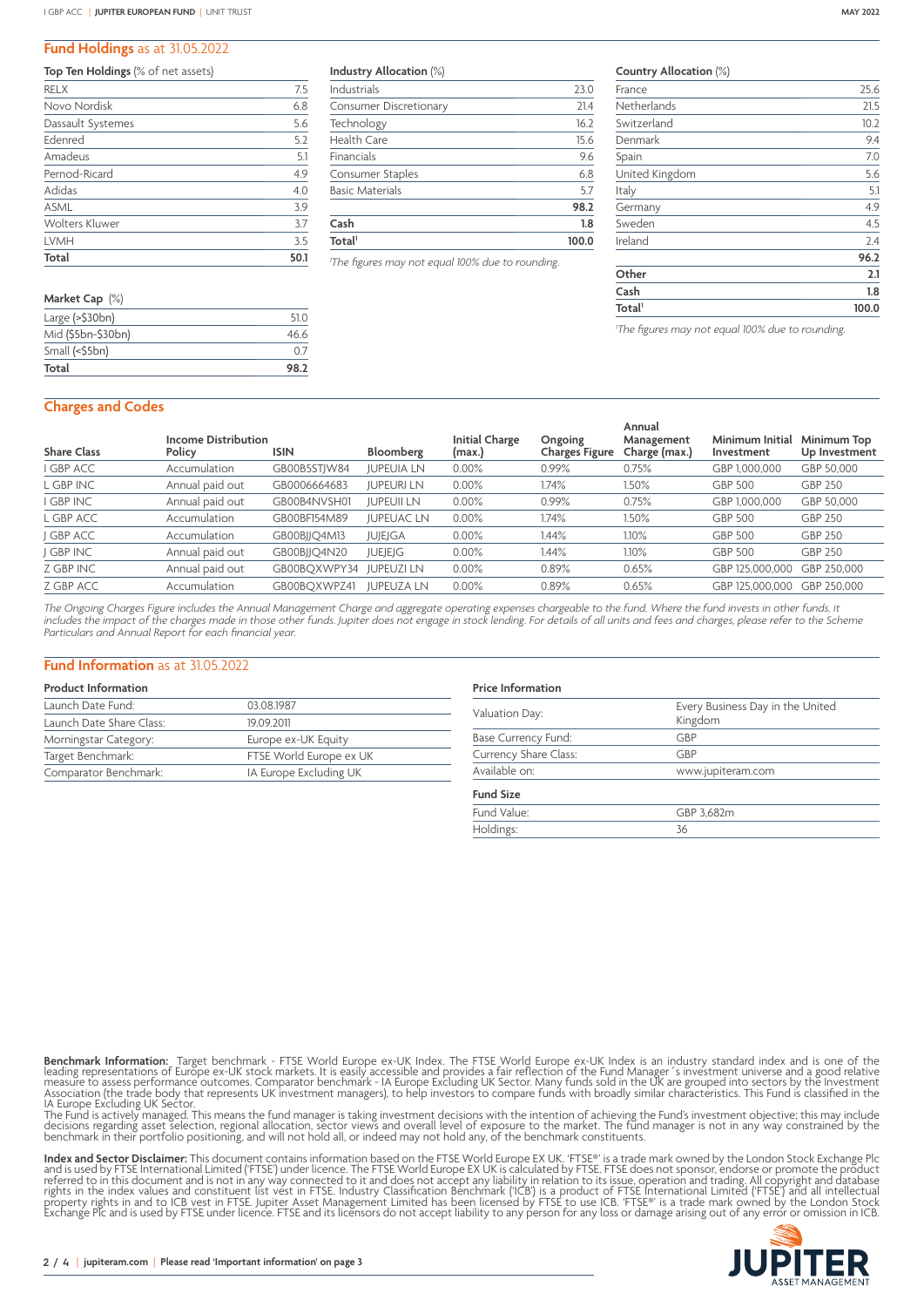**Contact:** Jupiter Unit Trust Managers Limited **Telephone:** 08005614000 **Email:** enquiries@jupiteronline.co.uk **www.jupiteram.com**

**Important information:** We recommend you discuss any investment decisions with a financial adviser, particularly if you are unsure whether an investment is suitable.<br>Jupiter is unable to provide investment advice. Initial

The Morningstar Analyst Rating™ is not a credit or risk rating. It is a subjective evaluation performed by Morningstar's manager research group, which consists of various Morningstar, Inc. subsidiaries ("Manager Research Group"). In the United States, that subsidiary is Morningstar Research Services LLC, which is registered with and governed by the U.S. Securities and Exchange Commission. The Manager Research Group evaluates funds based on five key pillars, which are process, performance, people, parent, and price. The Manager Research Group uses this five-pillar evaluation to determine how they believe funds are likely to perform relative to a benchmark over the long term on a risk adjusted basis. They consider quantitative and qualitative factors in their research. For actively managed strategies, people and process each receive a 45% weighting in their analysis, while parent receives a 10% weighting. Performance has no explicit weight as it is incorporated into the analysis of people and process; price at the share-class level (where applicable) is directly subtracted from an expected gross alpha estimate derived from the analysis of the other pillars. The impact of the weighted pillar scores for people, process and parent on the final Analyst Rating is further modified by a measure of the dispersion of historical alphas among relevant peers. For certain peer groups where standard benchmarking is not applicable, primarily peer groups of funds using alternative investment strategies, the modification by alpha dispersion is not used. The Analyst Rating scale is Gold, Silver, Bronze, Neutral, and Negative. For active funds, a Morningstar Analyst Rating of Gold, Silver, or Bronze reflects the Manager Research Group's expectation that an active fund will be able to deliver positive alpha net of fees relative to the standard benchmark index assigned to the Morningstar category. The level of the rating relates to the level of expected positive net alpha relative to Morningstar category peers for active funds. For certain peer groups where standard benchmarking is not applicable, primarily peer groups of funds using alternative investment strategies, a Morningstar Analyst Rating of Gold, Silver, or Bronze reflects the Manager Research Group's expectation that a fund will deliver a weighted pillar score above a predetermined threshold within its peer group. Analyst Ratings ultimately reflect the Manager Research Group's overall assessment, are overseen by an Analyst Rating Committee, and are continuously monitored and re-evaluated at least every 14 months. For more detailed information about Morningstar's Analyst Rating, including its methodology, please go to [https://shareholders.morningstar.com/](https://eur02.safelinks.protection.outlook.com/?url=https%3A%2F%2Fshareholders.morningstar.com%2Finvestor-relations%2Fgovernance%2F&data=04%7C01%7Clucy.wood%40jupiteram.com%7C4038554a5e5f4bce49a108d99ae2adbe%7C70e1a0b75bf5416b96c4f244fca5ae53%7C0%7C1%7C637711123631073812%7CUnknown%7CTWFpbGZsb3d8eyJWIjoiMC4wLjAwMDAiLCJQIjoiV2luMzIiLCJBTiI6Ik1haWwiLCJXVCI6Mn0%3D%7C3000&sdata=jGoqhWfMQrXNvbn1Dtx%2Bj53uujWg4rA%2FrQuTwm6SUnI%3D&reserved=0) [investor-relations/governance/C](https://eur02.safelinks.protection.outlook.com/?url=https%3A%2F%2Fshareholders.morningstar.com%2Finvestor-relations%2Fgovernance%2F&data=04%7C01%7Clucy.wood%40jupiteram.com%7C4038554a5e5f4bce49a108d99ae2adbe%7C70e1a0b75bf5416b96c4f244fca5ae53%7C0%7C1%7C637711123631073812%7CUnknown%7CTWFpbGZsb3d8eyJWIjoiMC4wLjAwMDAiLCJQIjoiV2luMzIiLCJBTiI6Ik1haWwiLCJXVCI6Mn0%3D%7C3000&sdata=jGoqhWfMQrXNvbn1Dtx%2Bj53uujWg4rA%2FrQuTwm6SUnI%3D&reserved=0)ompliance--Disclosure/default.aspx. **The Morningstar Analyst Rating (i) should not be used as the sole basis in evaluating a fund, (ii) involves unknown risks and uncertainties which may cause the Manager Research Group's expectations not to occur or to differ significantly from what they expected, and (iii) should not be considered an offer or solicitation to buy or sell the fund.**